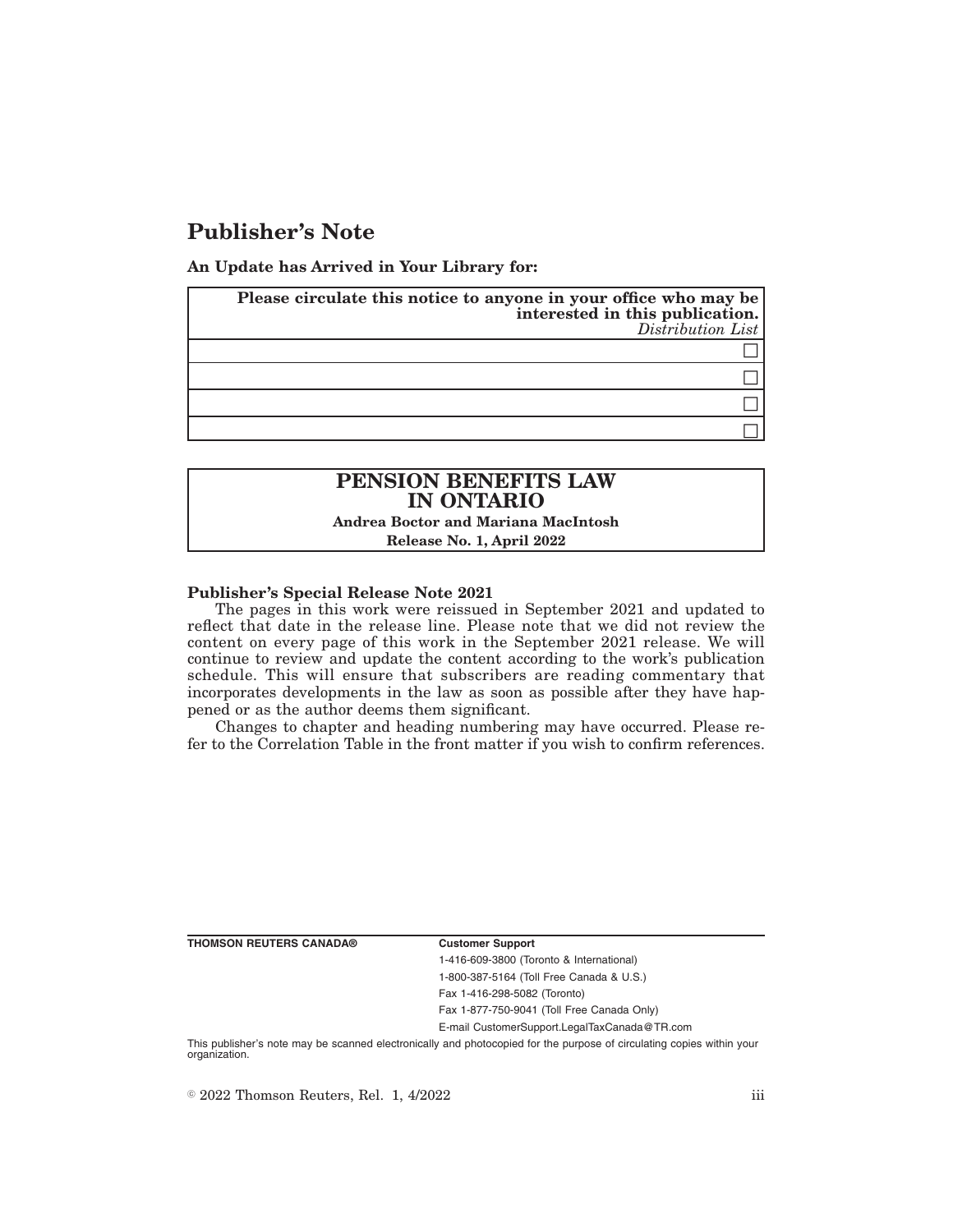Pension Benefits Law in Ontario is an indispensable resource to the understanding and practice of pension law. It provides a comprehensive annotation and analysis of the Ontario Pension Benefits Act and related Regulations. Copies of forms, reciprocal agreements and the Bulletins, Guidelines and Policies are also included. The case law reviewed includes the decisions of the Financial Services Tribunal, plus reported and unreported cases of the trial and appellate courts of Canada. Each provision sets forth a list of terms defined in the Act and Regulations, and the definition sections are cross-referenced with the applicable provisions.

Below is a summary of changes made or proposed to the *Pension Benefits Act (Ontario)* (**"PBA"**), Regulation 909 (General) (the **"Regulations"**) and other regulations made under the PBA, material initiatives of the Ontario government and Financial Services Regulatory Authority (**"FSRA"**), and material cases affecting the PBA for the period from September 1, 2021, to December 31, 2021, as well as cases affecting pension minimum standards legislation in other Canadian jurisdictions that we think are relevant to the PBA.

# **Changes to the PBA and Regulations**

This release includes updates to the *Pension Benefits Act* and **R.R.O. 1990, Reg. 909: General**. With this release, Ont. Reg. 287/11 – *Family Law Matters* has also been added to the text (as am. To O. Reg. 289/20).

Prior legislative changes that were not in effect at the time of prior publication but that are now in effect have been updated. Proposed amendments not in force at time of publication have been labelled as not in force and included in the text in italics.

#### *Pension Benefits Act*

#### **Repeals**

Sections 1(4.1), (4.2) and (4.3) of the Act have been repealed. So too have the previously pending ss 35.1 (Phased retirement option), 77.12 (Arbitration re allocation of surplus on wind-up), 80.3 (Transfers between certain public sector pension plans) and 116 (Review of Act, regulations) without those sections ever coming into force.

#### **Amendments in effect**

Amendments in effect include changes to language to incorporate the title Chief Executive Officer rather than Superintendent at, for example, s. 77.3 and throughout the Act, as well as changes to ss.  $79.2(7)$ ,  $79.2(16)$ , 80.4(12.1)(b), 81(0.1) (Adoption of successor pension plan), (81)(8), 101.1 (Special exemption, certain individual pension plans and designated plans).

#### **Pending Amendments**

Pending amendments include changes to ss. 39.2 (Target benefits), 65 (Void transactions), 65 (Exemption from execution, seizure or attachment), 67 (Commutation or surrender *Family Law Act* matters), throughout Part XI Family Law Matters (including at ss. 67.1(3), 67.2(1), 67.3(8), 67.3(10), 67.3(12), 67.3.1, 67.5(1)), 77.11.1, 81.0.2 (Conversion by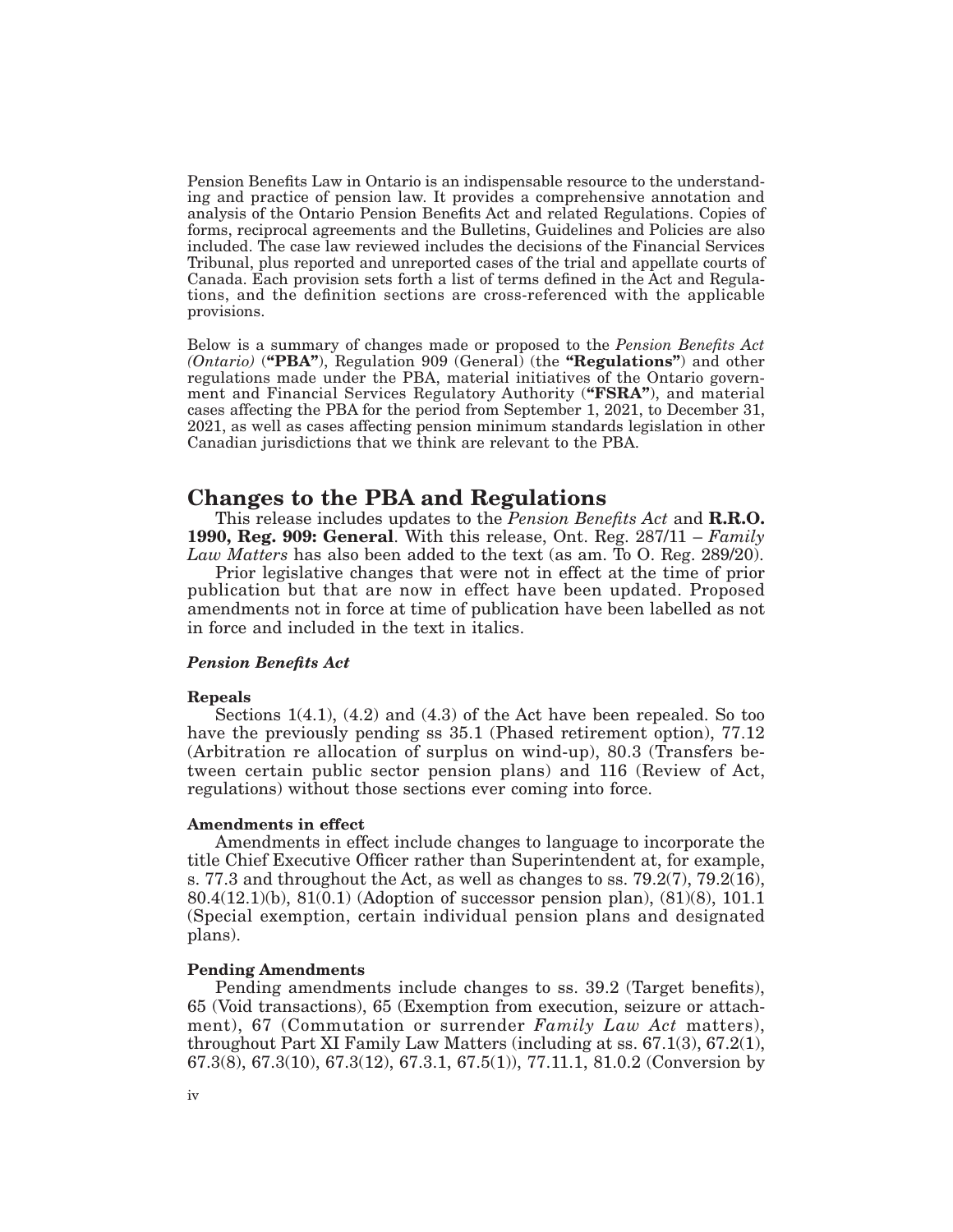amending the pension plan).

Pending amendments to Part XI Family Law Matter relate to pension division on marriage breakdown. The amendments: require that rules relating to marriage breakdown and pension division be interpreted to take into account changes to members' status under the pension plan occurring after the date of marriage breakdown; empower FSRA to make rules altering the provisions applying to pension valuations for family law purposes under certain circumstances; and permit settlement of spousal claims from successor plans where assets in a member's pension were transferred to.

#### **R.R.O. 1990, Reg. 909: General**

#### **Repeals**

The following sections of Regulation 909 have been repealed: 3(2.1),  $4(0.1)$  (consolidated prior solvency deficiency),  $4(2)(c.1)$ ,  $4(2.8)(d)$ ,  $5(0.1)$ (consolidated prior solvency deficiency),  $5(1.0.0.1)(h)$  and (i),  $5(17.1)$  3 and 4, 5.5.1 to 5.10, 6(0.1) (consolidated prior solvency deficiency), 12(2.1), 14(0.2), 14(10.1), 18(2), 29(3.1), 29(4.1), 29.1(2), 32(1.1), 37(14.1),  $37(14.2), 39(1.1), 47.5, 47.7, 47.7.1, 76(4.1), 77(1.1), 78(5.1), 78(6.1).$ 

#### **Amendments in effect**

Section 47(3)(2.2) of Regulation 909 has been amended to incorporate the title Associate Judge rather than Case Management Master. In addition, the following amendments to Regulation 909 are in effect and reflected in the Regulation included in this text: ss. 3(1.1.2), 4.1 (Deferral of certain contributions to 2021),  $5(1.1)(c)$ ,  $5(1.2)$  5 iii.,  $5(2)$ ,  $5(3)$ ,  $5(16.3), 5(17.1), 6(4.3), 5, 14(8.0.4)(c), 14(8.0.4)(h), 14(8.0.4.1), 16.1(2),$ 18(1), 37(15), 40.1(3.1), 40.2(3.1), 45(1), 45(7) and (8), 45(1) and (2), 46(5) and (6), 76(2.1), 78.1, and 81-85.

# **FSRA Policies, Forms and Guidance**

#### **New Guidance: Automatic Features in Defined Contribution Plans (No. PE0298INT)**

On November 8, 2021, FSRA released new Interpretation Guidance on automatic features in DC pension plans. In the Guidance, FSRA affirms that the PBA and the Regulations do not prohibit the use of automatic features such as auto-enrollment, auto-escalation and default funds and concludes that such features have the potential to enhance retirement outcomes for plan members.

#### **New Guidance: Administration of Pension Benefits upon Marriage Breakdown (No. PE0225INT)**

On November 9, 2021, FSRA released new Interpretation and Approach Guidance on the Administration of Pension Benefits upon Marriage Breakdown. This new Guidance consolidates and refreshes previous FSCO family law Q&As and FAQs (all of which are now inactive) and includes Approach Guidance regarding FSRA's supervisory approach and expectations, as well as Interpretation Guidance, regarding FSRA's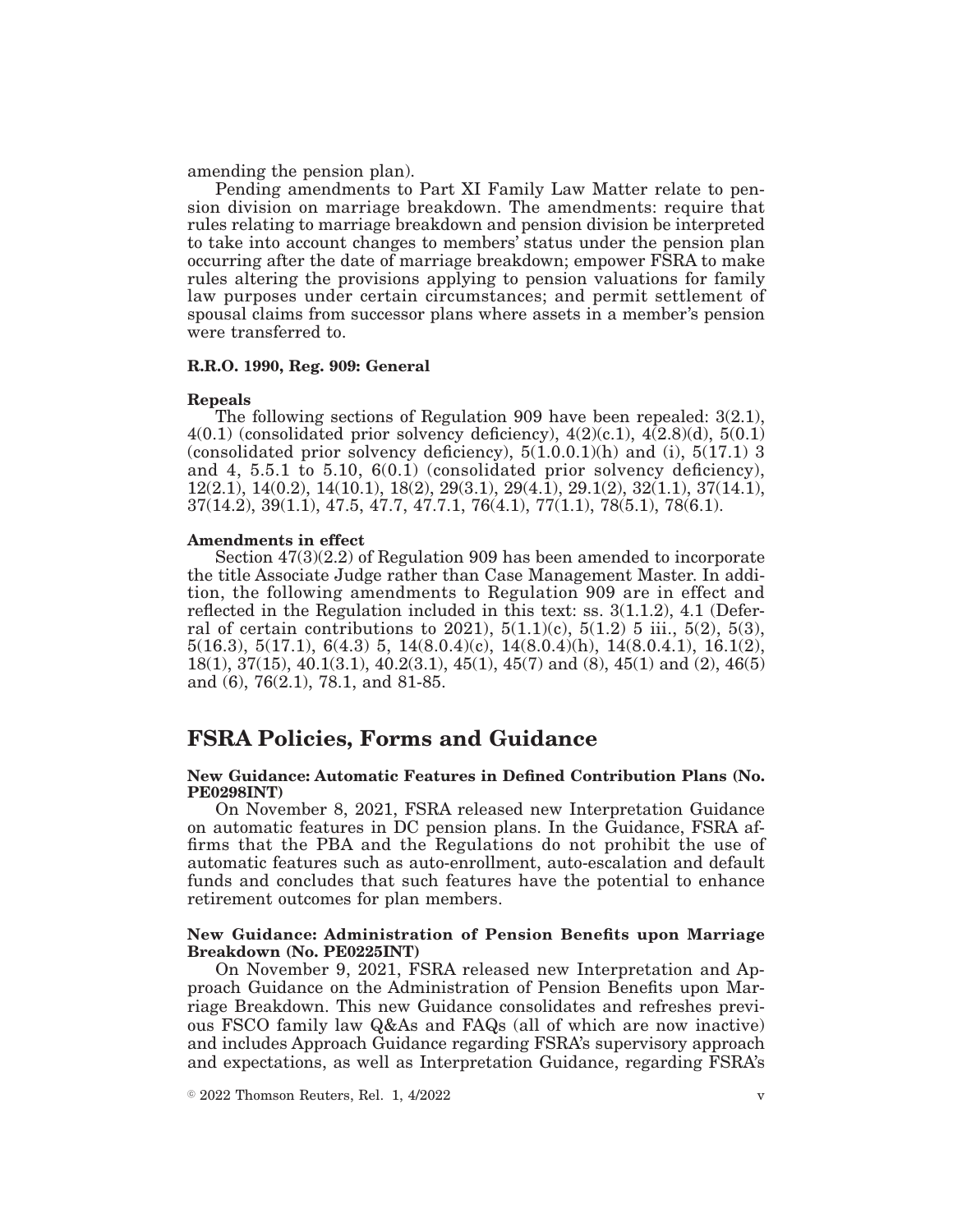view of statutory and regulatory requirements.

The Interpretation Guidance includes interpretations regarding the following:

- Valuation
	- Calculation of Preliminary Value
	- Application of CIA SOP Effective December 1, 2020
	- Calculation: Multi-employer Pension Plans
	- Ancillary Benefits
	- Indexation
	- - Change in Plan Membership after Family Law Valuation Date (FLVD) but before Application
	- -Purchased Pension Credit vs. Transfers
	- -Annuities
- Payment and Division
	- Options Available for Division
	- Interest on Payments to the Spouse
	- Adjustment / Revaluation after Transfer or Pension Division
	- - Change in Member Status from Active/Former to Retired Post FLVD
	- Re-Employment and Suspension
	- Spouse Dies Before the Retired Member
	- -Retired Member Dies Before the Spouse
- **Survivor Benefits** 
	- -Waiver of Post-Retirement Joint and Survivor Pension

#### **New Family Law Forms**

On November 12, 2021, FSRA released the following new family law forms:

- Application for Family Law Value (Family Law Form  $FL-1$ )
- E Statement of Family Law Value Defined Contribution Benefit (Family Law Form FL–4A)
- E Statement of Family Law Value Active Plan Member with a Defined Benefit (Family Law Form FL–4B)
- E Statement of Family Law Value Active Member of a Plan with Defined Benefit and Defined Contribution Provisions (Family Law Form FL–4C)
- Statement of Family Law Value Former Plan Member (Family Law Form FL–4D)
- Statement of Family Law Value Retired Member with a Defined Benefit Pension (Family Law Form FL–4E)
- E Spouse's Application for Transfer of a Lump Sum (Family Law Form FL–5)
- E Spouse's Application to Divide a Retired Member's Pension (Family Law Form FL-6)
- Spouse's Application to Divide a Retired Member's Pension Special (Combined Option) (Family Law Form FL-6S)
- Post-retirement Waiver of Survivor Pension After Separation (Optional) (Family Law Form FL–8)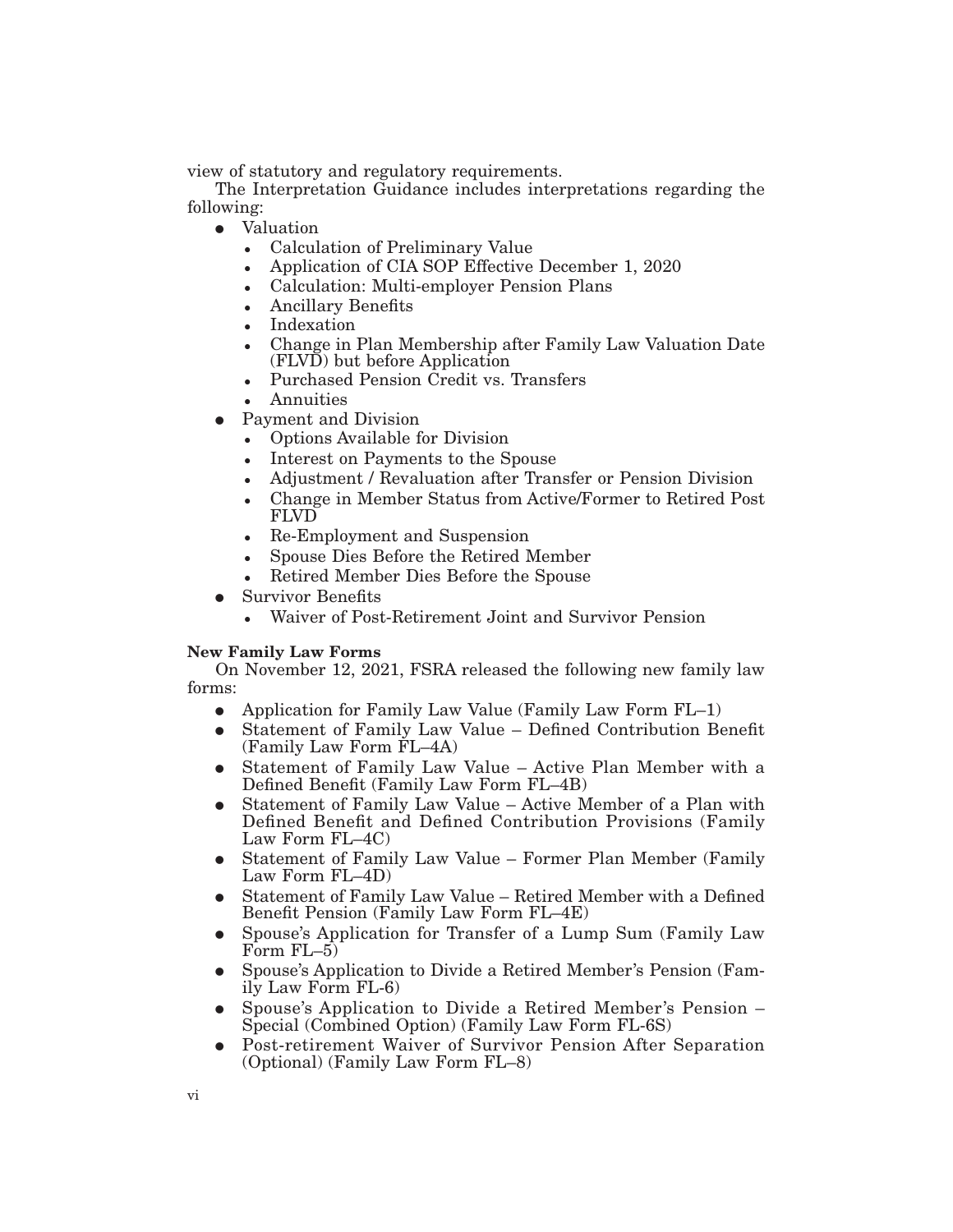FSRA announced that to allow time for transition, the prior FSCO family law forms and updated FSRA family law forms will both be available and may be used until April 30, 2022. Effective May 1, 2022, the updated FSRA family law forms must be used for all steps in the pension valuation and division process that occur on or after that date.

#### **New Reporting Forms**

On November 12, 2021, FSRA released its updated Form 7 (Annual Summary of Contributions/Revised Summary of Contributions) and related processes.

# **Other Noteworthy Items**

## **FSRA Seeking Feedback for 2022-2023 Statement of Priorities**

On October 7, 2021, FSRA announced that it was consulting on its proposed 2022-23 Statement of Priorities and financial plan. FSRA highlighted that it will continue its focus on improving regulatory efficiency and effectiveness and will enhance its focus on public protections in the sectors it regulates. The consultation closed on October 29, 2021.

## **FSRA Releases its Insights Regarding Alternative Assets and Risk Management**

On November 2, 2021, FSRA released its insights regarding its review of the risk management practices for alternative assets of the six largest public sector pension plans in Ontario:

- Colleges of Applied Arts and Technology Pension Plan;
- Healthcare of Ontario Pension Plan;
- Investment Management Corporation of Ontario;
- Ontario Municipal Employee Retirement System;
- Ontario Pension Board;
- OPSEU Pension Trust;
- Ontario Teachers' Pension Plan

FSRA notes that real estate, infrastructure and private equity are the the prominent classes of alternative assets held by the plans. FSRA's review includes its insights regarding the risks associated with alternative assets as well as the risk management practices of the plans, including valuation and model risk, asset-liability management, stress testing, and risk and liquidity management. FSRA's insights includes a list of questions to consider for investment in externally managed funds to alternative assets.

In FSRA's view, the leading practices summarized in the report can help all plans in their consideration of meeting their standard of care for investing in alternative assets.

#### **FSRA Announces Family Law Webinar on Administration of Pension Benefits Upon Marriage Breakdown Guidance**

On November 5, 2021, FSRA announced that it would offer a webinar on November 30, 2021 to discuss FSRA's new family law forms, FSRA's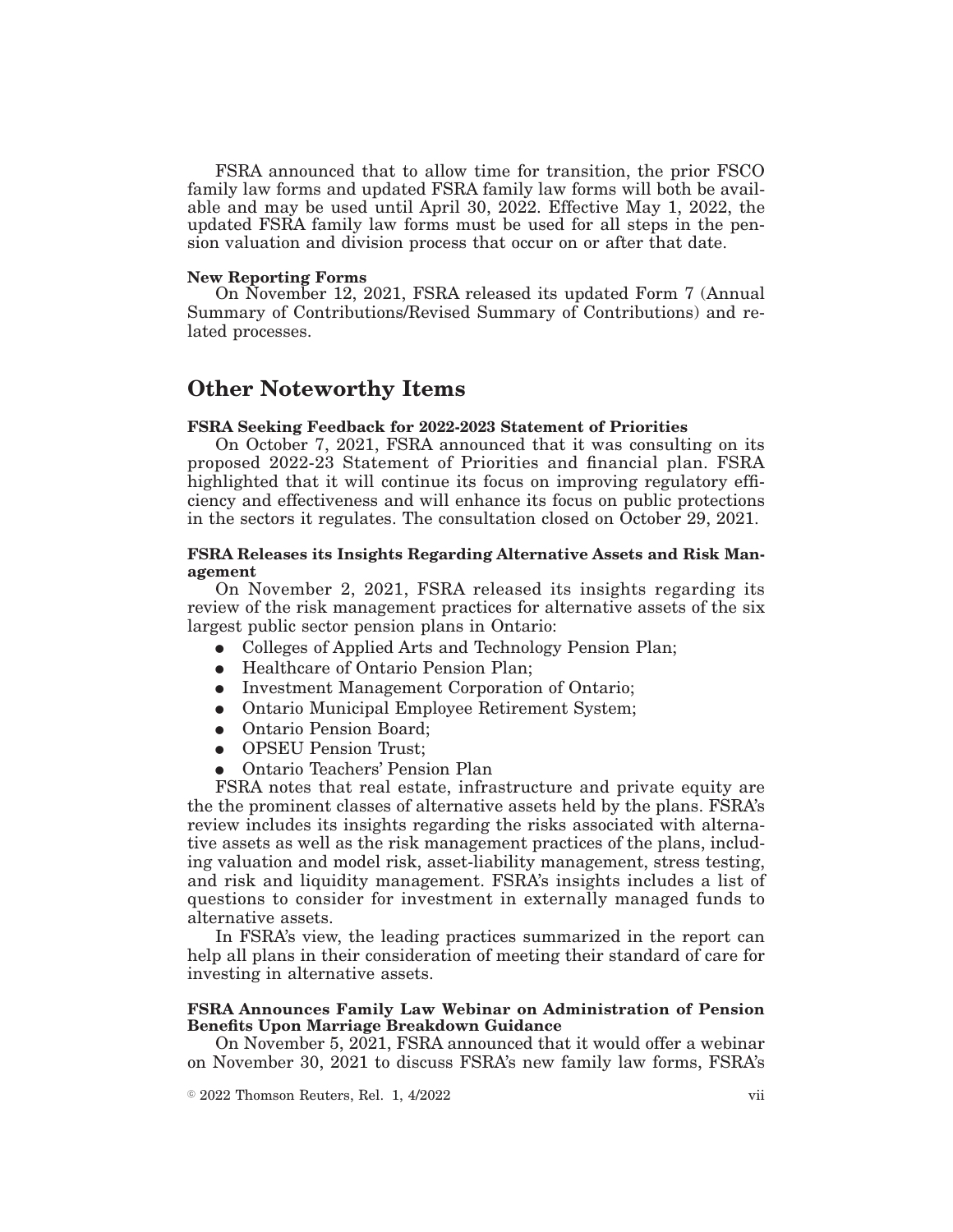Approach to the valuation and division of pensions in a marriage breakdown, and FSRA's Interpretation of key provision of the PBA and the Regulations relating to marriage breakdown.

#### **Solvency Status of DB Plans in Q3**

FSRA monitors the solvency funding position quarterly and estimates the solvency ratios based on the latest filed actuarial valuation information for Ontario Defined Benefit ("DB") pension plans that are subject to solvency funding. On November 5, 2021, FSRA released its Q3 Quarterly Estimated Solvency Report for Ontario's DB plans.

Highlights of the Report include that:

- E Approximately two thirds of plans have a solvency funded ratio above 100%
- $\bullet$  The median projected solvency ratio was 106% as at September 30, 2021.

## **Summary of Outcomes and Recommendations from Joint FSRA/OSFI DC Pension Plan Committee**

On November 12, 2021, FSRA released the outcomes and recommendations from the Technical Advisory Committee on DC Plans. The Committee identified several recommendations and proposed that they be presented to the Canadian Association of Pension Supervisory Authorities (CAPSA). The Committee also explored ways to promote member engagement, to improve regulatory efficiency and effectiveness and to support DC plan administrators in providing decumulation options within the existing regulatory and legislative framework.

## **Timing of Filings**

On November 12, 2021, FSRA announced that in the upcoming weeks, it would begin reinstituting its process for following-up with plan administrators on outstanding filings. FSRA will use a phased approach to compliance with legislative filing requirements.

#### **FSRA Releases Stakeholder Feedback**

On November 30, 2021, FSRA released insights from the feedback it received from over 3000 stakeholders who responded to its online survey.

## **FSRA's Inaugural Exchange Event - Registration Open**

On December 16, 2021, FSRA announced that registration was open for its inaugural Exchange Event, a half-day virtual event where FSRA will discuss its approach to regulation and how it can positively impact financial services in Ontario.

## **ProView Developments**

Your ProView edition of this product now has a new, modified layout:

E The opening page is now the title page of the book as you would see in the print work